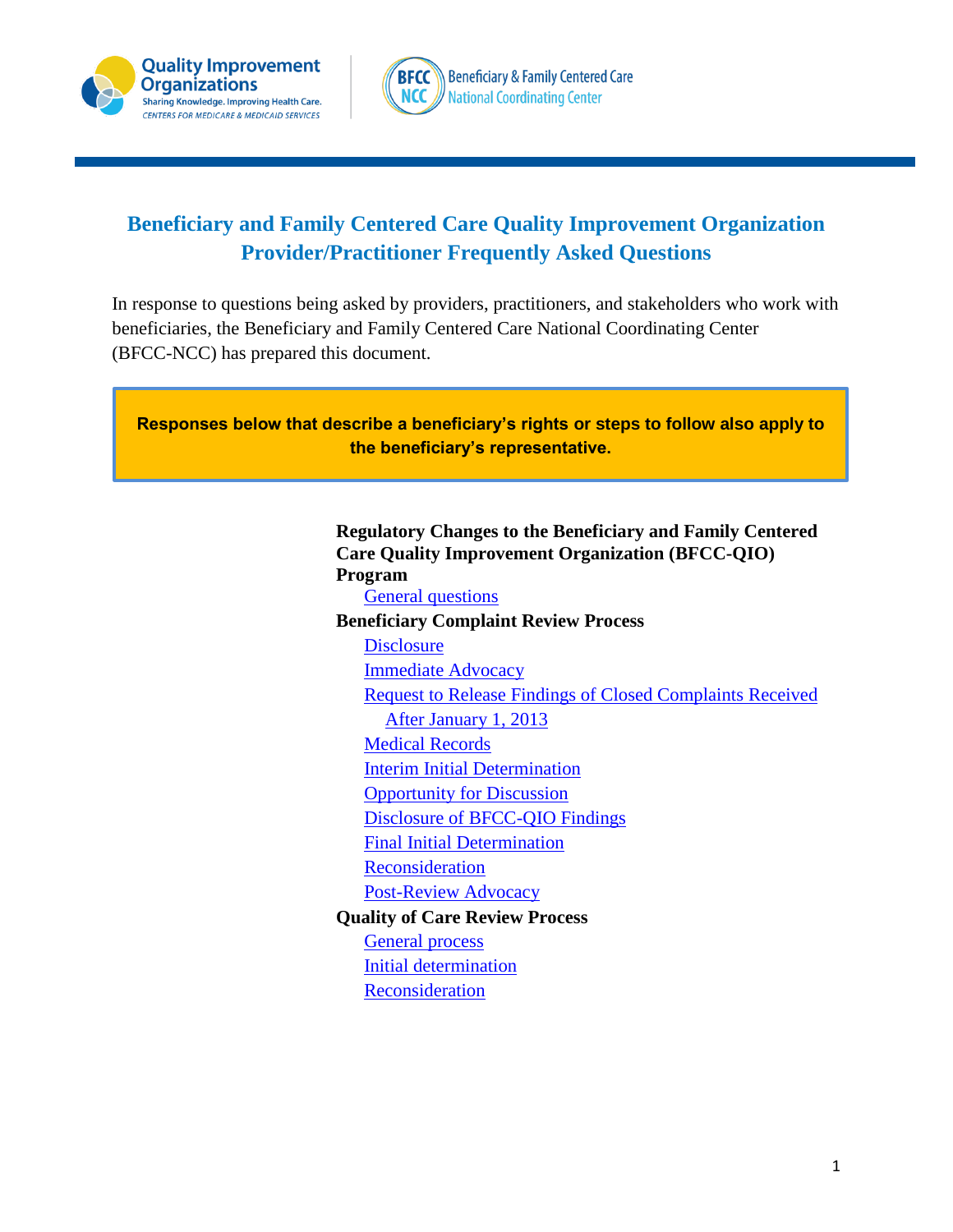## <span id="page-1-0"></span>**1. What led to changes in the BFCC-QIO program review process?**

The changes resulted from revisions to the Quality Improvement Organization (QIO) regulations, published in the Federal Register Final Rule, November 12, 2012.

# **2. What specific sections of the regulations address changes to the BFCC-QIO review process?**

The new regulations, published in the Final Rule, include the addition of the following sections, which were added to Subpart C—Review Responsibilities of BFCC-QIOs:

- 476.110 (Use of Immediate Advocacy to resolve oral beneficiary complaints)
- 476.120 (Submission of written beneficiary complaints)
- 476.130 (Beneficiary complaint review procedures)
- 476.140 (Beneficiary complaint reconsideration procedures)
- 476.150 (Abandoned complaints and reopening rights)
- 476.160 (General quality of care review procedures)
- 476.170 (General quality of care reconsideration procedures)

# **3. Are there any changes to the Internet-Only Manual guidelines as a result of the changes in regulation?**

Yes. Many chapters of the Internet**-**Only Manual are being revised.

# **4. Are BFCC-QIOs required to obtain consent from providers/practitioners to release information about their final initial determination to Medicare beneficiaries?**

No. Under the new regulations, the BFCC**-**QIO no longer requires provider/practitioner consent to disclose the detailed findings of quality of care reviews that result from beneficiary complaints. This disclosure applies to both oral complaints and written complaints and serves to encourage transparency of the BFCC-QIO review process.

# <span id="page-1-1"></span>**5. What does "Immediate Advocacy" (IA) mean for the provider or practitioner?**

If the BFCC-QIO determines that IA is an option to resolve the beneficiary's verbal complaint, then the BFCC-QIO may offer IA if the beneficiary's verbal complaint is received no later than 6 months from the date on which the care that led to the complaint occurred.

The BFCC-QIO may offer the option of IA if one of the two following facts applies:

- The complaint is unrelated to clinical quality of health care, but relates to items or services that are related to the medical care, or
- The complaint is related to clinical quality of health care received, but not to the level of being "a gross and flagrant, substantial, or significant quality of care concern<sup>"</sup>

The BFCC-QIO will contact the provider/practitioner to obtain consent to participate in the IA process. All participants must consent to IA.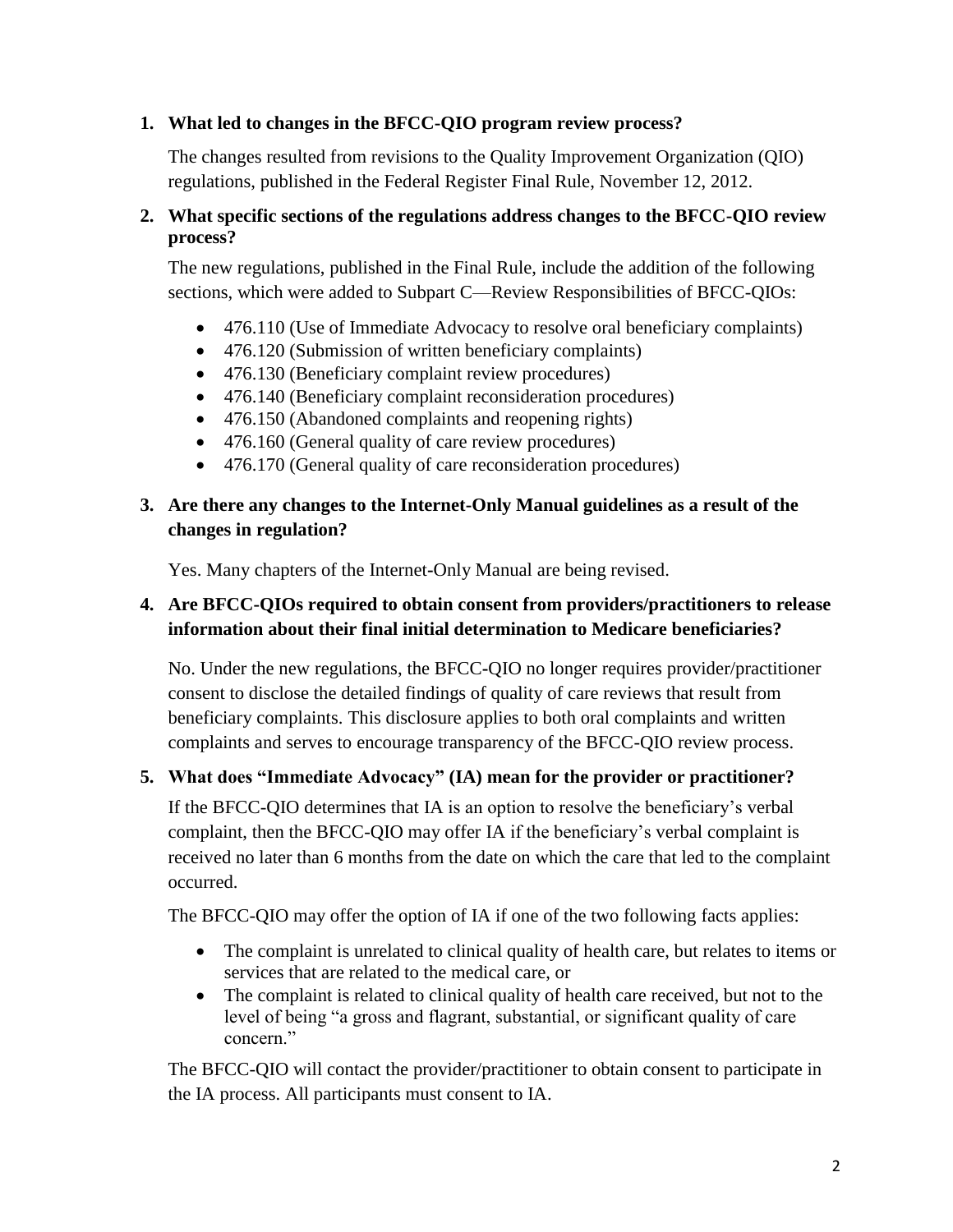#### **6. What is the role of the beneficiary, provider and/or practitioner, in the process of IA and the effort to resolve an oral complaint?**

All participants must give verbal consent to IA and agree to the limitations on redisclosure of information. Anyone taking part may decide to discontinue participation with IA at any time.

#### **7. Who determines if IA is an option for resolving a beneficiary's complaint?**

The BFCC-QIO decides if a complaint is eligible for IA.

#### **8. Will the BFCC-QIO ask for medical records during the IA process?**

In most IA cases, the BFCC-QIO determines that the complaint is unrelated to information that would be in the beneficiary's medical record. Therefore, the medical record is generally not needed to address the complaint.

## <span id="page-2-0"></span>**9. Can the BFCC-QIO disclose information to beneficiaries about closed complaint reviews?**

Yes. Written requests may be made to the BFCC-QIO for the release of the detailed review findings on closed complaint reviews in which the provider/ practitioner did not consent to the release of the findings. However, this disclosure applies only to complaints received by the BFCC-QIO after January 1, 2013.

**Note:** The BFCC-QIOs may not make new requests for medical records or other documentation or conduct new reviews on these closed cases.

### **10. How will the BFCC-QIO handle a request about a closed complaint review from a beneficiary's representative?**

When responding to requests from someone other than the beneficiary, the BFCC-QIO will ensure that the complaint is from a designated representative in accordance with existing policy, and will process the request consistent with that policy.

### <span id="page-2-1"></span>**11. How much time will providers/practitioners have to respond to a request for medical records?**

Generally, once the BFCC-QIO receives a complaint from a Medicare beneficiary, providers/practitioners must deliver all medical information requested within fourteen (14) calendar days of the request. However, in certain cases, the BFCC- QIO may require the medical information sooner if circumstances warrant.

### **12. If the BFCC-QIO notifies the provider/practitioner that the medical records received are incomplete or illegible, how long does the provider/practitioner have to resubmit (or send additional) medical information?**

If the BFCC-QIO contacts the provider/practitioner by telephone about incomplete or illegible records, an additional five (5) calendar days may be allowed to submit the documentation requested.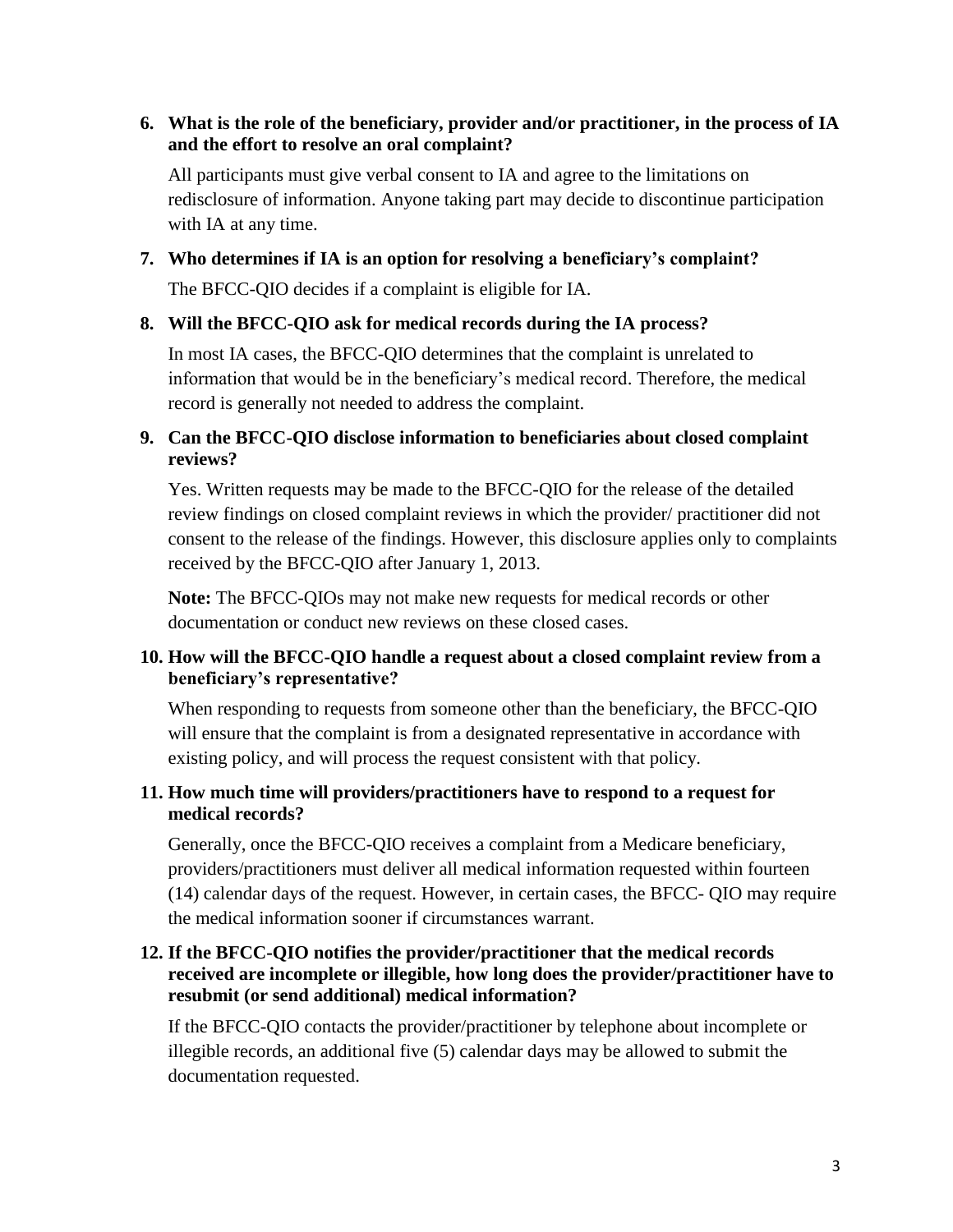#### **13. What happens if the provider/practitioner does not supply the medical information within the time frame requested by the BFCC-QIO?**

If a provider/practitioner fails to meet the time frame or does not cooperate with the BFCC-QIO regarding delivery of medical information, the BFCC-QIO may issue an initial denial determination (technical denial) for those claims it is unable to review and may report the matter to the Health and Human Services (HHS) Inspector General.

# **14. Will the BFCC-QIO inform the provider/practitioner that the request for medical records is in response to a beneficiary's complaint, and if so, what information is shared regarding this request for medical information?**

Yes. When the BFCC-QIO requests medical information in response to a Medicare beneficiary complaint, the BFCC-QIO must notify the provider/practitioner.

The BFCC-QIO will also explain that the provider/practitioner has a right:

- To discuss the BFCC-QIO's interim initial determination, where the BFCC-QIO determines that the standard of care did not meet recognized standard(s) of care, and
- To request the name of a contact person in order to ensure timely communication and completion of the discussion process.

# <span id="page-3-0"></span>**15. When will the BFCC-QIO notify the provider/practitioner of its interim initial determination?**

If the peer reviewer determines that the care met professionally recognized standards of care, then the provider/practitioner will be notified of the interim initial determination within ten (10) calendar days of the receipt of all medical information.

If the peer reviewer determines that the care *did not meet* professionally recognized standards of care for any concern in the complaint, the provider/practitioner will be notified by telephone.

# <span id="page-3-1"></span>**16. If the BFCC-QIO peer reviewer determines that the care** *did not meet* **professionally recognized standards of care, does the provider/practitioner have an opportunity to discuss this?**

Yes. When the interim initial determination is that the standard of care for any concern did not meet professionally recognized standards, the provider/practitioner will be notified by telephone and offered the opportunity for discussion. The discussion must be held no later than seven (7) days from the date of the initial offer for discussion.

**Note**: On a limited basis, the BFCC-QIO may extend the time frame for the opportunity for discussion an additional seven (7) calendar days.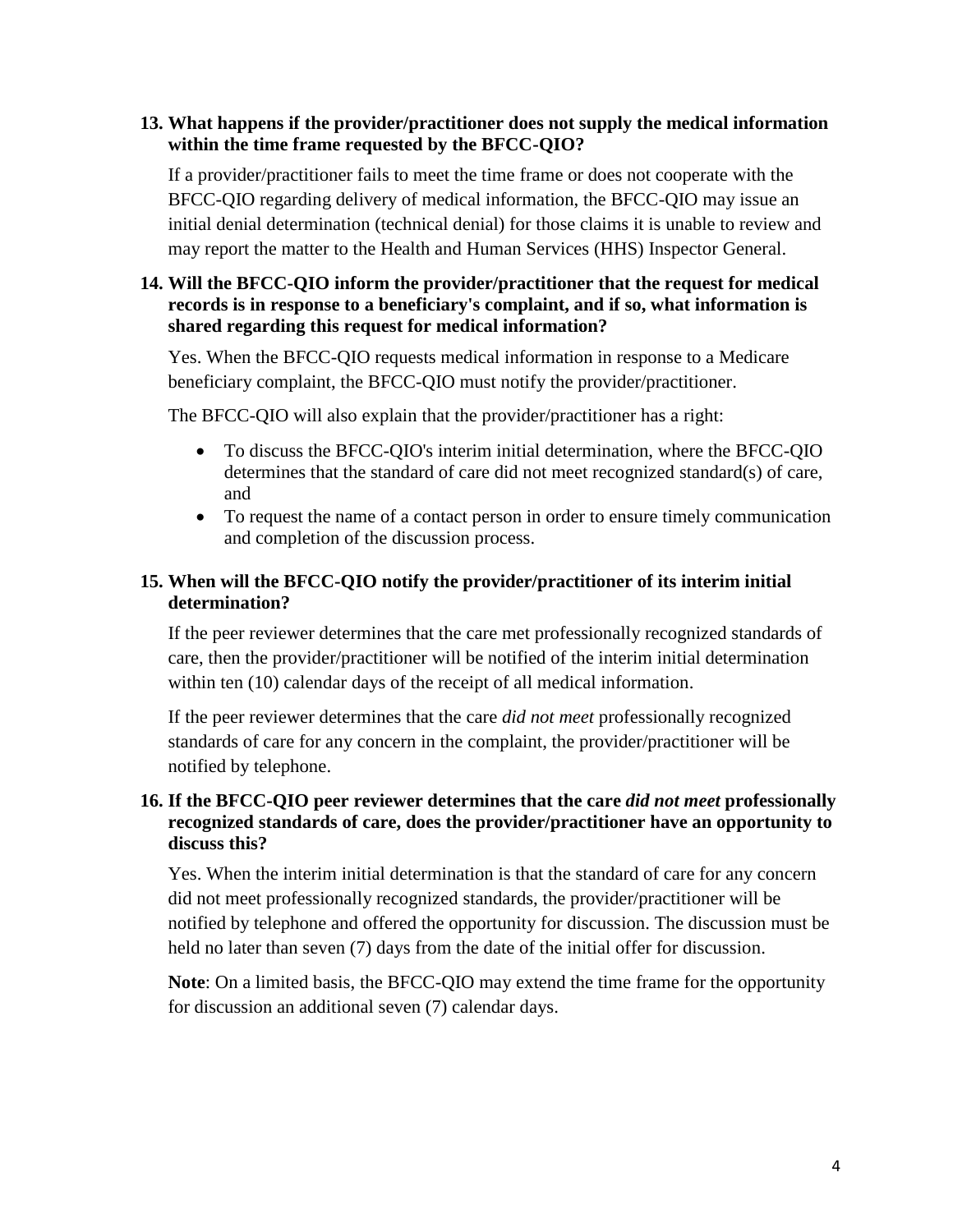#### **17. Does the provider/practitioner have the opportunity to submit a written statement in lieu of a discussion?**

Yes. Written statements in lieu of a discussion must be received no later than seven (7) calendar days from the date of the initial offer for discussion.

### **18. What happens if the provider/practitioner does not respond to the BFCC-QIO's offer of an opportunity for discussion?**

If the provider/practitioner does not respond to the BFCC-QIO's offer of an opportunity for discussion within seven (7) calendar days, the BFCC-QIO's interim initial determination shall become final.

### **19. If the provider/practitioner's response is not received on time, may it still be considered by the BFCC-QIO before the interim initial determination becomes a final initial determination?**

Although the interim initial determination becomes final if the discussion or response is not received on time, in rare circumstances, the BFCC-QIO may decide to grant additional time for the provider/practitioner to complete the discussion or submit a written statement.

### <span id="page-4-0"></span>**20. How does the BFCC-QIO notify the beneficiary of the complaint review decision?**

The new regulation requires the BFCC-QIO to notify the beneficiary of a final initial determination by telephone. In addition, the BFCC-QIO must issue written notification of its final initial determination within five (5) calendar days after the review of the complaint is complete.

### **21. What information does the BFCC-QIO include in its initial determination notification to the Medicare beneficiary and to the provider/practitioner?**

The new regulation requires that all parties receive written notice of the BFCC-QIO's final initial determination, and this notice must include:

- A statement for each concern that care did or did not meet the standard of care;
- The standard identified by the BFCC-QIO for each of the concerns; and
- A summary of the specific facts that the BFCC-QIO determines are pertinent to its findings, including references to medical information and, if held, the discussion with the involved provider/practitioner.

# <span id="page-4-1"></span>**22. Will the BFCC-QIO send a written final initial determination to the provider/practitioner?**

Yes. In all cases, the BFCC-QIO must issue written notification of its final initial determination to the provider/practitioner.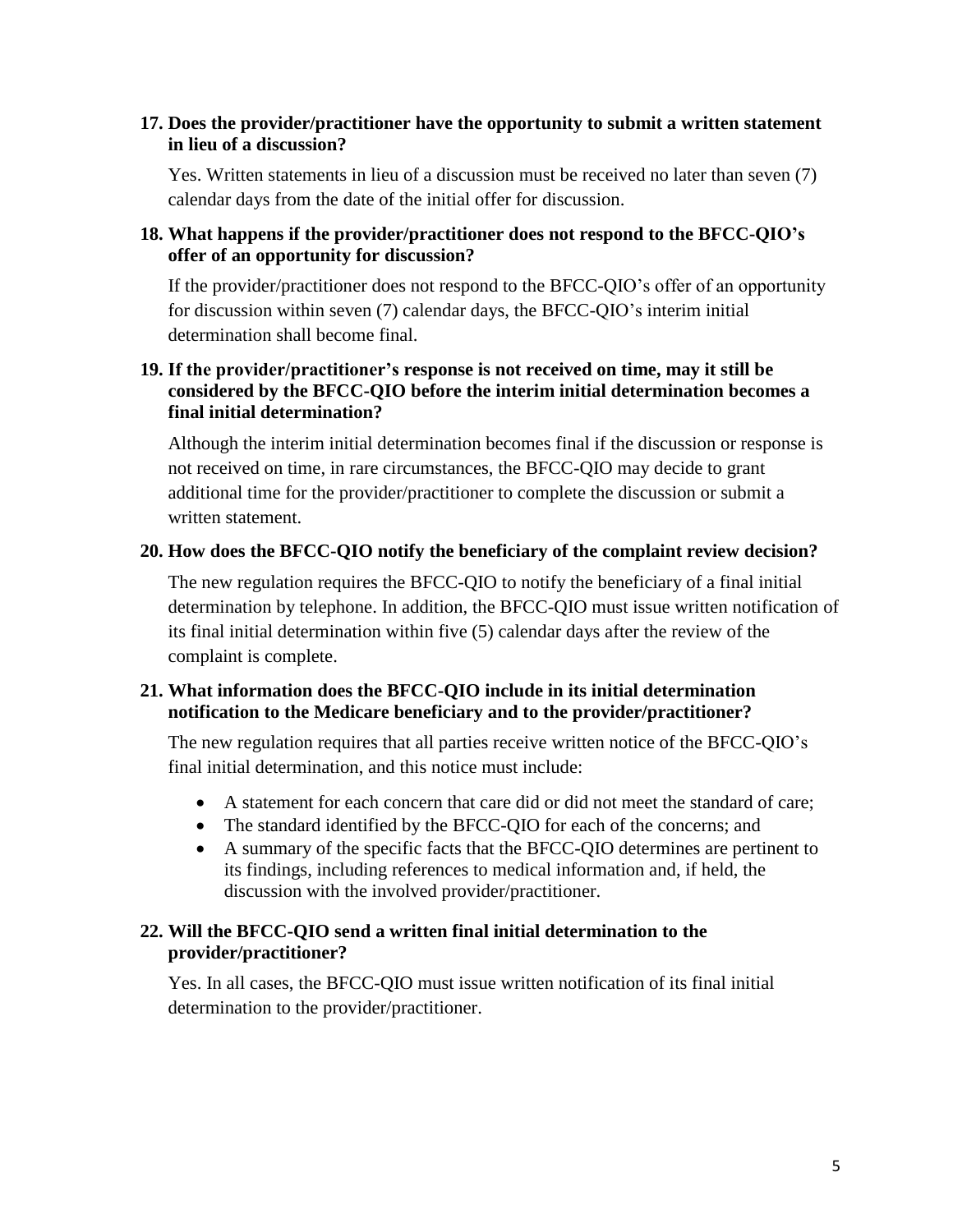## **23. If the BFCC-QIO determines that the care did not meet professionally recognized standards, when will the provider/practitioner receive notification of the BFCC-QIO's final initial determination?**

If the BFCC-QIO's peer reviewer finds that the standard of care was not met, the provider/practitioner will be notified by telephone of the final initial determination no later than three (3) business days after the discussion or receipt of the provider/practitioner's written statement. The BFCC-QIO will also notify the provider/practitioner of the right to request a reconsideration of the BFCC-QIO's final initial determination.

## **24. If the BFCC-QIO determines that the standard of care was met, when will the provider/practitioner receive notification of the BFCC-QIO's final initial determination?**

If the BFCC-QIO's peer reviewer finds that the standard of care was met, the provider/practitioner will be notified no later than three (3) business days, by telephone, after completion of the complaint review determination.

### **25. In addition to notification by telephone, will written notice be sent?**

Yes. The new regulation requires that all parties receive written notice of the BFCC-QIO's final initial determination.

### <span id="page-5-0"></span>**26. Will the provider/practitioner have an opportunity to submit a request for a reconsideration of the BFCC-QIO's final initial determination regarding a beneficiary complaint?**

Yes. Generally, a Medicare beneficiary or provider/practitioner who is dissatisfied with a BFCC-QIO's final initial determination has a right to request a reconsideration, in writing or by telephone.

### **27. In what limited cases would a request for reconsideration not be an option for providers/practitioners?**

Reconsideration is NOT applicable in the following cases:

- Non-confirmed quality concerns
- Complaints for which the standard of care was determined to have been met

#### **28. How long does the provider/practitioner have to submit a request for reconsideration of the BFCC-QIO's final initial determination?**

The provider/practitioner has three (3) calendar days following initial verbal or written notification of the BFCC-QIO's final initial determination to submit a request for reconsideration.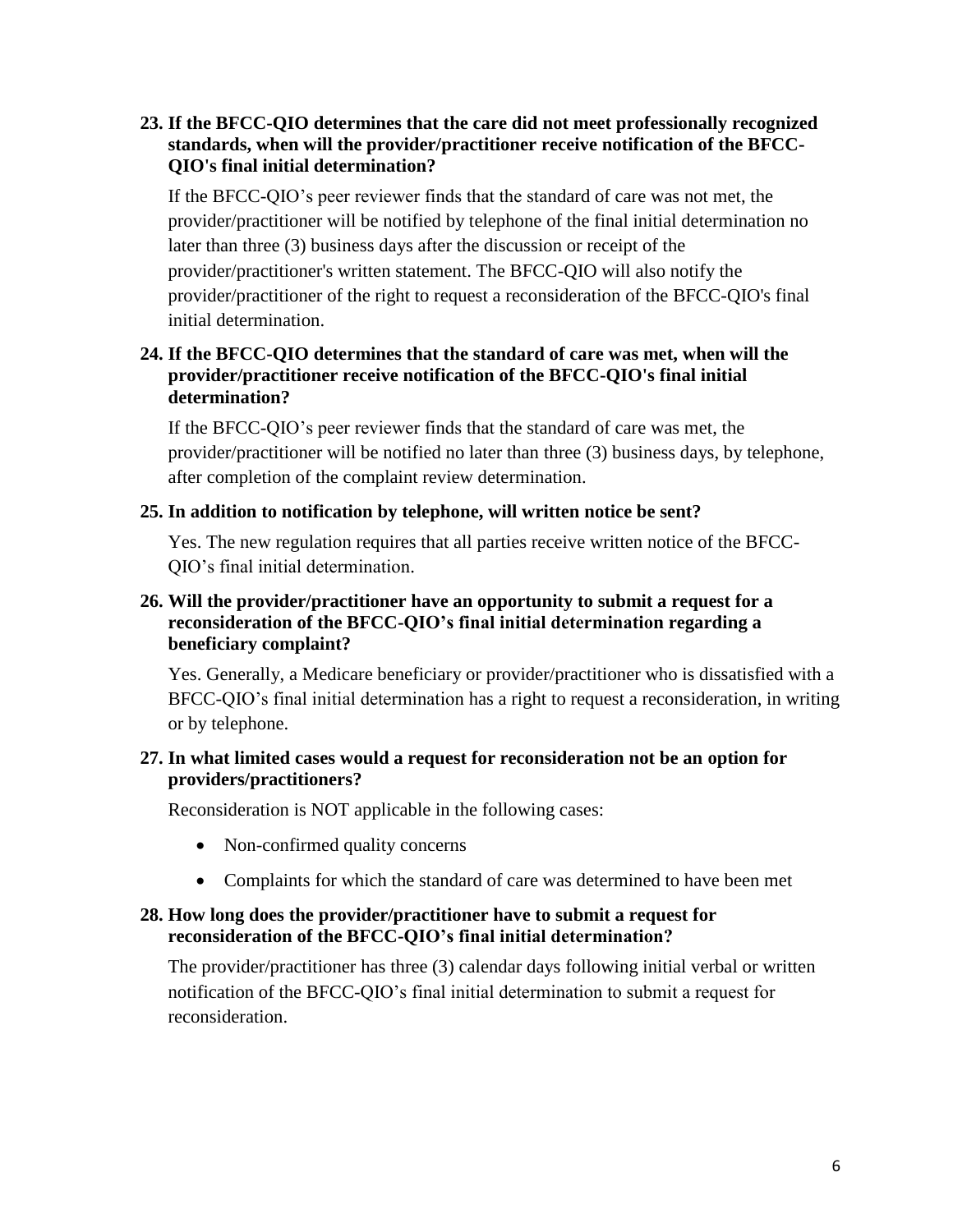# **29. Can the provider/practitioner submit additional information during the process of a request for reconsideration?**

Yes. The BFCC-QIO must offer the Medicare beneficiary and the provider/practitioner an opportunity to provide new or additional medical information. The Medicare beneficiary and provider/ practitioner may, but are not required to, submit additional information to be considered by the BFCC-QIO in making its reconsideration decision.

Any additional information should be submitted within seven (7) days of the reconsideration request. The BFCC-QIO will proceed with the reconsideration no later than seven (7) days after the beneficiary or provider/practitioner requests reconsideration.

# **30. Can the BFCC-QIO request additional information during the reconsideration process?**

Yes. The Medicare beneficiary and the provider/practitioner must be available to answer any questions or supply any information that the BFCC-QIO requests in order to conduct the reconsideration.

### **31. When will the BFCC-QIO inform the provider/practitioner of the BFCC-QIO's final decision regarding the reconsideration?**

The BFCC-QIO must complete the reconsideration review and notify the beneficiary and the provider/practitioner of its decision no later than five (5) calendar days after receipt of the request for a reconsideration, or, if later, five (5) calendar days after receiving any medical or other records needed for the reconsideration.

The BFCC-QIO may provide initial notification by telephone, but written notice to the beneficiary and provider/practitioner regarding the final determination will be mailed by noon of the next calendar day after the reconsideration review is complete.

### **32. What information does the BFCC-QIO include in its written notice of final reconsideration determination relating to a beneficiary complaint?**

The BFCC-QIO is instructed to include the following information in its final written reconsideration decision:

- A statement for each concern that care did or did not meet the standard of care;
- The standard identified by the BFCC-QIO for each of the concerns;
- A summary of the specific facts that the BFCC-QIO determines are related to its findings; and
- A statement that there is no right to further appeal.

### <span id="page-6-0"></span>**33. What is post-review advocacy?**

Post-review advocacy is an additional, voluntary, and informal process that the BFCC-QIO may offer to the beneficiary and provider/practitioner to resolve a dispute in cases in which the review was completed and no significant quality of care concern was identified.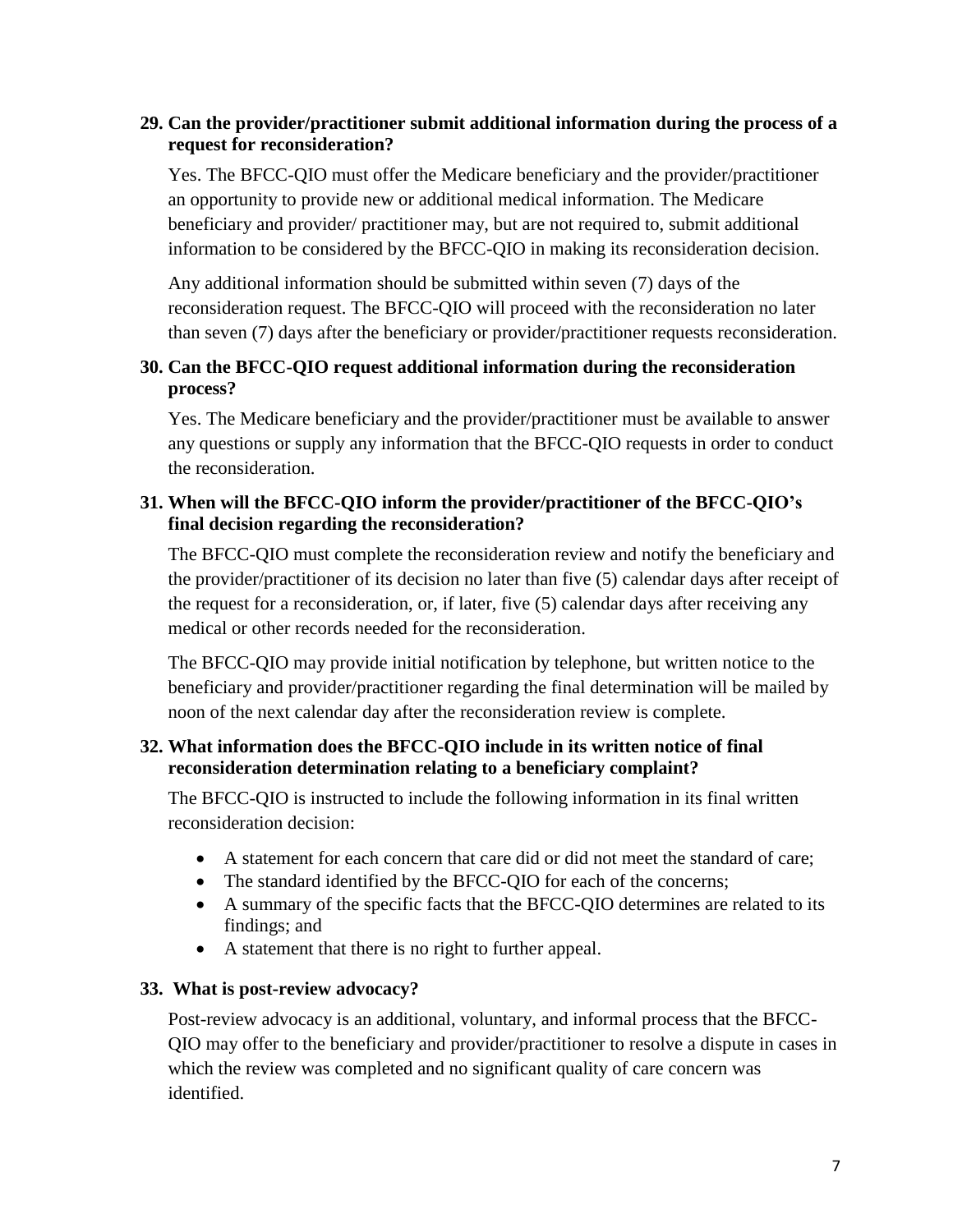#### **34. In what type of situations might post-review advocacy be used?**

Post-review advocacy is an alternative dispute resolution process that may be suggested by the BFCC-QIO when the beneficiary has continuing concerns and may benefit from this process. This process requires consent of the beneficiary and the provider/practitioner. The beneficiary must agree to disclosure of the beneficiary's identity to the provider/practitioner. The beneficiary may decide to discontinue the postreview advocacy process at any time during the process.

#### <span id="page-7-0"></span>**35. When is a general quality of care review conducted?**

A BFCC-QIO may conduct a general quality of care review in the following situations:

- Concerns are identified during the course of other BFCC-QIO activities;
- Referrals are received from other sources, including but not limited to individuals, contractors, and other Federal or State agencies; or
- Analysis of data

#### **36. Can a provider/practitioner object to the standard used by the BFCC-QIO for conducting quality of care reviews?**

The BFCC-QIO will make every effort to use evidence-based standards of care to perform the review and, in the absence of established standards, will use available norms, best practices, and established guidelines. The BFCC-QIO standard used to complete the review is not subject to appeal.

# **37. How long does the provider/practitioner have to deliver all medical information requested by the BFCC-QIO for general quality of care reviews?**

Generally, the provider/practitioner will have fourteen (14) days to deliver the information requested by the BFCC-QIO. However, less time may be provided by the BFCC-QIO based on the type of case review. If a provider/practitioner fails to meet the time frame or does not cooperate with the BFCC-QIO in delivery of medical information, the BFCC-QIO may report the matter to the HHS Inspector General. In addition, the BFCC-QIO may issue an initial denial determination for those claims it is unable to review and report the matter to the HHS Inspector General.

### <span id="page-7-1"></span>**38. Will the providers/practitioners have an opportunity for discussion during the general quality of care initial review process?**

No. The BFCC-QIO will not offer an opportunity for discussion during a general quality of care review but will offer the right to reconsideration following the initial determination.

# <span id="page-7-2"></span>**39. Can the provider/practitioner appeal the initial determination? If yes, how is this request made?**

Yes. Beginning with reviews started after July 31, 2014, a provider/practitioner who wants reconsideration of the review may make a request to the BFCC-QIO for